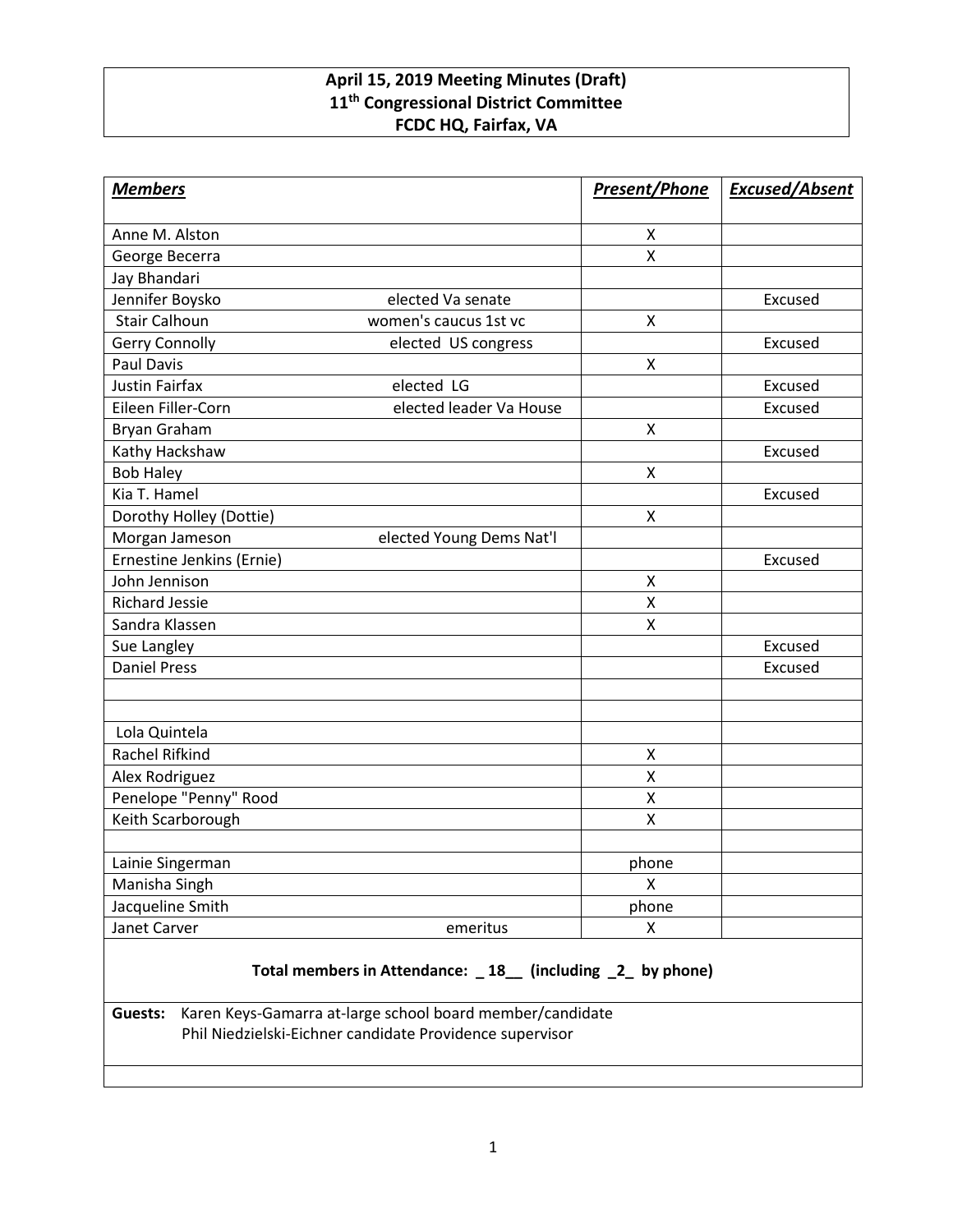1.a. Call to Order**:** Meeting called to order by Chair Haley, 8:00 pm.

1.b Roll Call: Jennison

2. Guest Introductions

- Phil Niedzielski-Eichner candidate Providence supervisor (8:02-8:15)

3.a. Motion to Approve Agenda

Motion by \_John \_\_ 2nd by \_\_Alex\_\_ Discussion: none Vote: \_\_unanimous

- 3.b. Approval of Minutes. John March 18, 2019 11th CD meeting @ FCDC HQ -Motion by John 2nd by Alex Discussion: corrections by \_\_ Vote: unanimous
- 4. Treasurer's Report Rachel as of: 3/18/2019 Federal account \$8,647.19 Non-federal account \$ 6,414.19 Accepted. No vote required.
- 5. Chair's Report Haley

- Sturdivant - light initial review, more later in meeting

- Barbara Johns event
- DPVA Blue Commonwealth Gala 11th CD table(s)

6. Vice Chairs' Reports -

-

Fairfax - Sue: - Monday's previous appointments

 PWCo - Dottie: - PWCo special election Victor Angry 4/9/2019; Caucus modest turnout; Primary 6/19 - Blue Victory Dinner - 5/3/19 @ Harbor View Events Center \$110/tix

- Colin Robertson new chair at PWCDC

Motion by Dottie \$500 donation for Victor Angry 2nd by John Discussion: none Vote: unanimous

Communications - Lainie:

- FCDC - special election of voting in new members

- Jefferson-Obama dinner 6/2/19

7. Jurisdiction Reports:

FfxCo - Sue: - nothing further